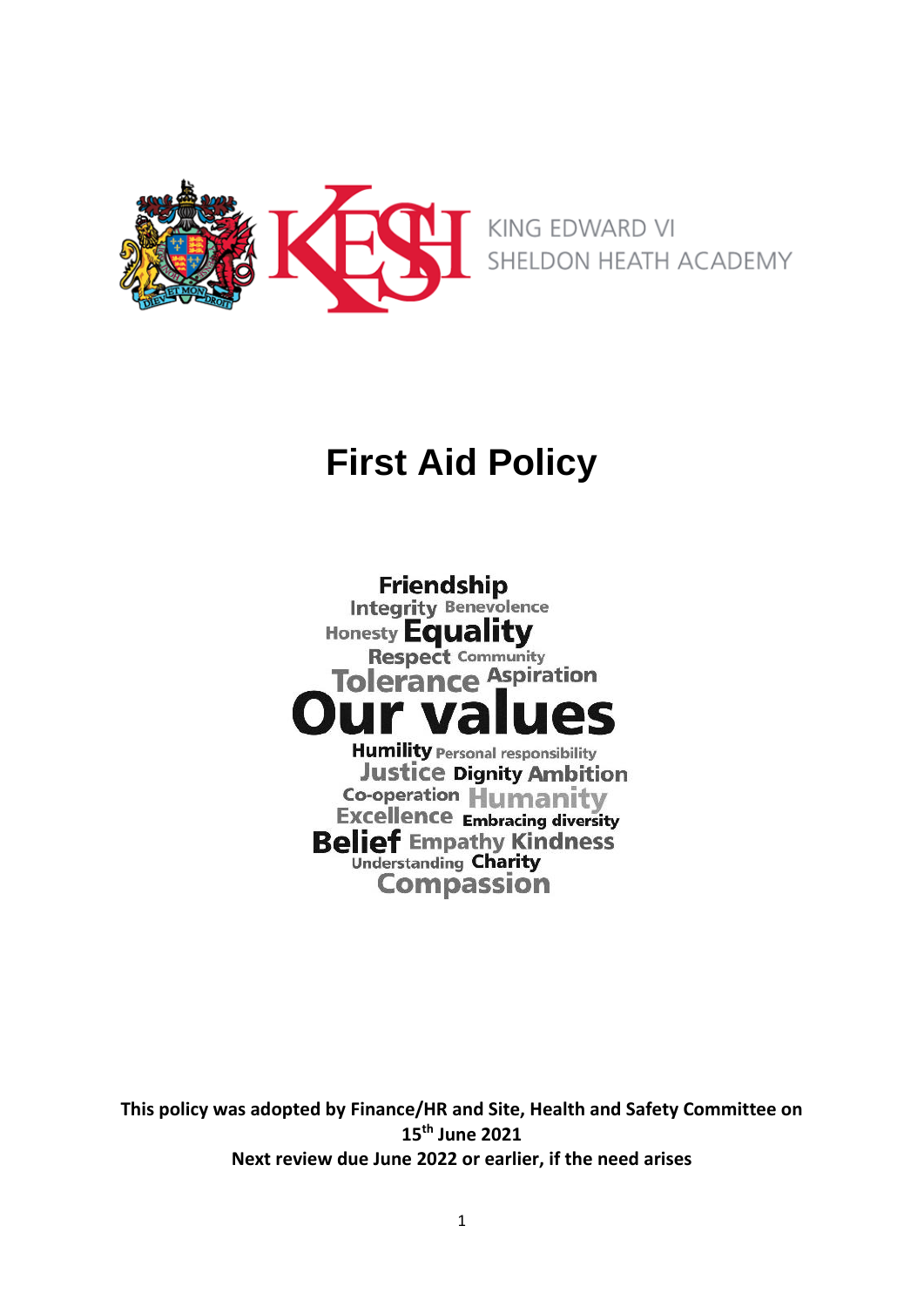## *First Aid Policy*

It is our policy to ensure that appropriate first aid arrangements are in place for our pupils, staff and any visitors to our premises. We aim to make sure that every pupil, member of staff and visitor will be safe and well looked after in the event of illness or accident, no matter how minor or major.

This policy shall be shared with all employees during their induction to ensure they are familiar with the academy's first aid procedures.

The Governors are committed to the Local Authority's procedure for reporting accidents and recognise their statutory duty to comply with the reporting of injuries, diseases and dangerous occurrences regulations 1995.

This policy assists staff to:

- Identify how to access competent first aid assistance for pupils and staff on a timely basis
- Identify those who have been trained to provide first aid
- Set out the process for reporting accidents and injuries for review and reporting to Governors

## *Access to first aid*

- In the event of an injury the member of staff providing 'on call' services should be contacted immediately via radio link or by calling the student services office on 8008 requesting Medical On call.
- If the accident is serious the academy First Aider that is dealing with the incident will decide if an ambulance should be called and Reception will be immediately informed. The FM team will be summoned via radio to provide support to meet and greet the ambulance and provide directions once on site. The academy First Aider will remain with the casualty and brief the ambulance service on the situation. If this is a student the student's data sheet and individual health care plan should be presented to the ambulance crew to assist with their assessment, this can be obtained from student services who will print this upon being notified of an ambulance being called.
- No employee should use their private car to transport a casualty to hospital. If an ambulance is not required, then a taxi is to be used.
- If the accident was caused by a hazardous substance, the safety data sheets must be made available to the ambulance service.

#### *First aid during the academy day*

The First Aid team at King Edward Sheldon Heath Academy consists of 3 staff members that have achieved British Red Cross 3 day  $1<sup>st</sup>$  Aid at Work qualifications and is supplemented by an additional 30 staff members who have achieved a level 3 Award in Emergency  $1<sup>st</sup>$  Aid at work.

The First Aid room is located on the ground floor of the building, in close proximity to the student entrance and Student Services.

There is a supply of materials available which include assorted plasters, disposable sterile triangular bandages, eye pads, medium-sized dressings, large-sized dressings, sterile cleansing wipes, nitrile powder-free gloves, first aid in an emergency booklet, safety pins, resusci aide, Tuff-Kut scissors, Burnshield dressing or cling film, finger dressings, conforming bandages, disposable heat retaining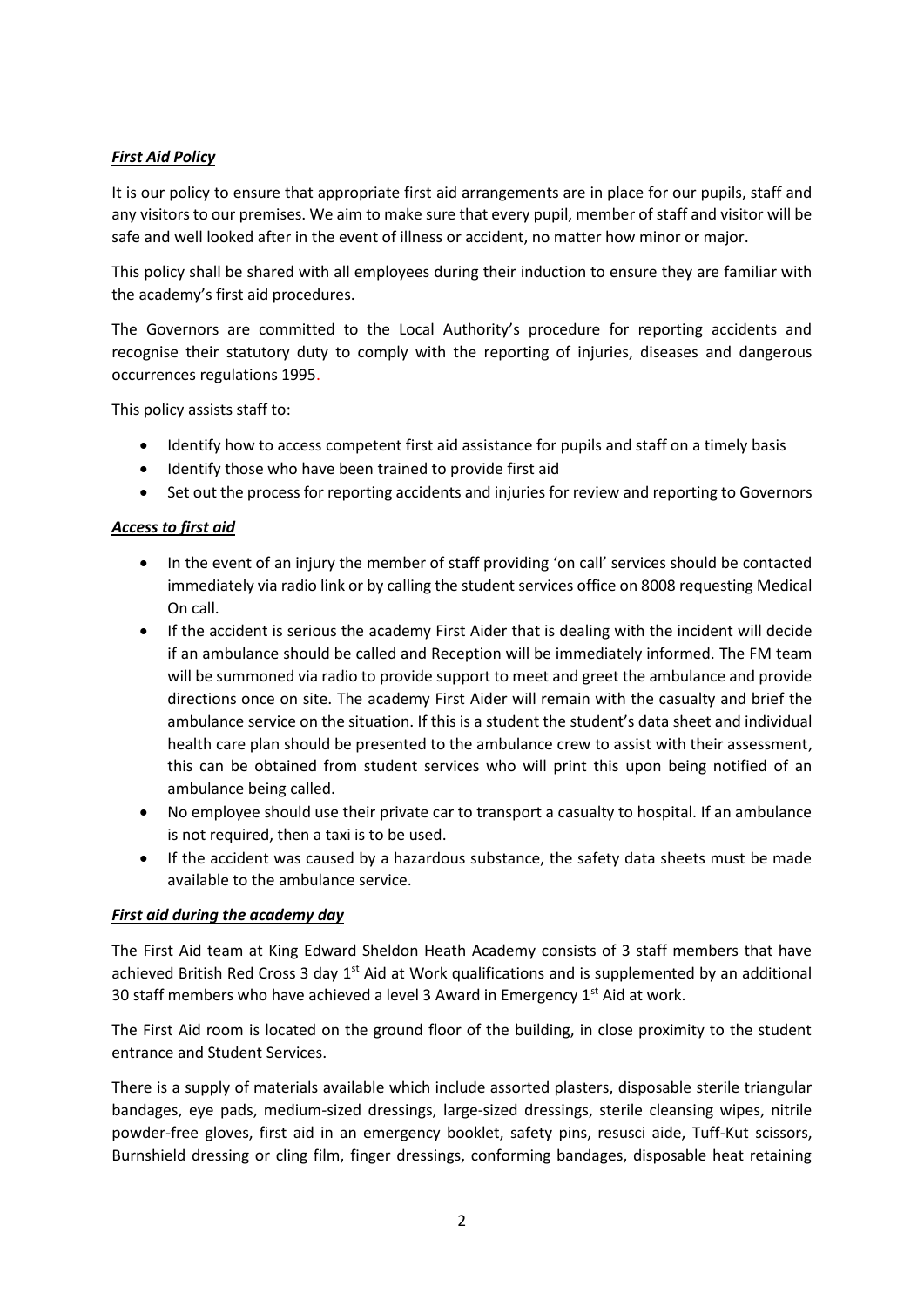blanket, microporous tape for use by qualified  $1<sup>st</sup>$  aiders which meet the requirements of BS 8599 -Contents of workplace 1<sup>st</sup> aid kits.

The academy also has 2 automatic defibrillators on the site. These are located in Student Services (Ground Floor main building) and the Sports Pavilion entrance lobby.

## *First aid cover out of normal office hours*

During the times that the First Aider is not in the academy (academy holidays and after 4.00 pm) there is always First Aider on site. Lists of other first aiders are displayed in the First Aid Room, the Staff Room and Reception. It is also documented in the academy staff handbook.

# *First aid provision off site*

When planning an out of school visit, staff discuss requirements with the Educational Visits Coordinator, Attendance and Family Support Coordinator and the Health and Safety Coordinator as part of the risk assessment process, including understanding whether there are any students with particular medical needs where appropriate. Staff should always take a first aid box and emergency inhaler with them together with details of any medical needs of pupils in their care available from Attendance and Family Support Coordinator

# *Treating pupils and staff with COVID-19 symptoms*

Any pupils exhibiting COVID-19 symptoms will be placed in to medical isolation in the small meeting and practices rooms by the music departments. Student's parents will be called to collect them. The room should be deep cleaned by the cleaners once the pupil has been collected. Any PPE used whilst in the presence of the pupil with symptoms should be bagged and disposed of in the dedicated Covid 19 waste bins. Staff with symptoms should leave site immediately and follow the government's current guidance in relation to testing and self-isolating.

## *Trained personnel*

The Academy's First Aider's duties include the following:

- Ensure that their First Aid certificate is always up to date.
- With the assistance of the student services team, keep a careful record of all visits to the First Aid room, noting the nature of the visit and any treatment administered.
- Officially record all accidents on an accident log.
- Provide First Aid expertise throughout the working hours of the school day.
- Always attend a casualty when asked to do so and treat the casualty to the best of their ability, and in the safest way possible. This includes wearing gloves where there may be a loss of blood or body fluids.
- Call for assistance from other First Aiders or Emergency Services if appropriate.
- Always maintain adequately stocked First Aid kits and ensure that these are easily and quickly located throughout the school.
- Ensure that a pupil who is sent to hospital by ambulance is either:
	- a. Accompanied in the ambulance at the request of the paramedics
	- b. Followed to the hospital by a member of staff to act in loco parentis
	- c. Met at hospital by a relative
- Take charge of the first aid room and ensure that all medical supplies are up to date and appropriate.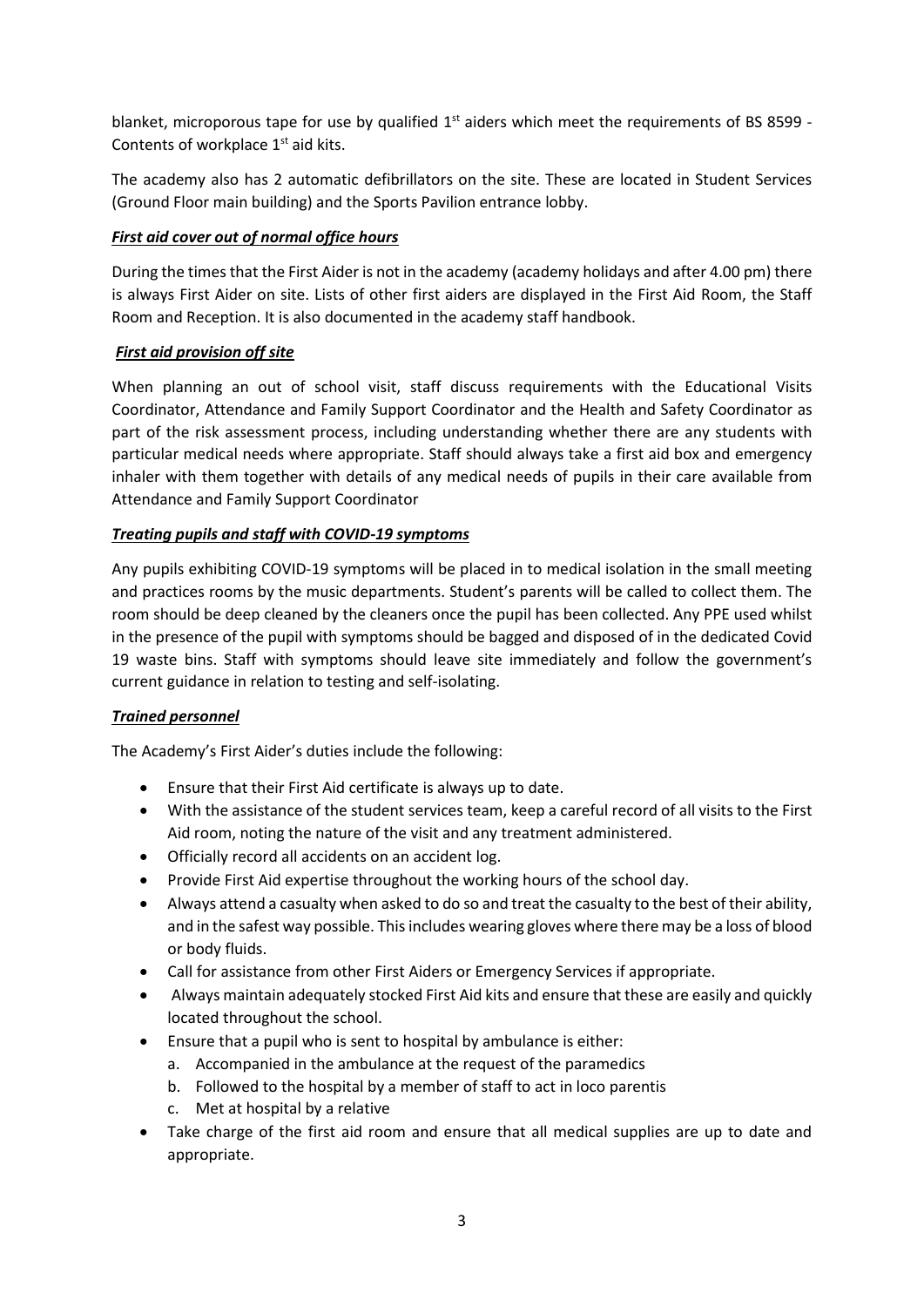All staff attend annual training on Anaphylaxis and are invited to attend training sessions on Asthma, Diabetes and Epilepsy.

New members of staff are made aware of the First Aid procedures in the academy through induction. First Aid training is arranged by the academy Health and Safety Coordinator at routine intervals.

Sports staff and technicians of departments that are deemed higher risk due to the nature of activities undertaken are all emergency  $1<sup>st</sup>$  aid at work qualified.

#### *Dispensing medication*

Medicines should only be administered at the academy when it would be detrimental to a student's health or school attendance not to do so, the academy in such cases will administer prescription or non-prescription medicines, however no child under 16 should be issued medicines without their parent's written consent. The academy Student Services Team assesses and administers all medication and records each interaction.

With the exception of paracetamol and antihistamine tablets, we are not able to administer any nonprescription medicines in the academy. Paracetamol and antihistamines will only be administered where it is deemed necessary and where prior parental consent has been obtained. Any other medication that a pupil may need to take during the school day must be obtained on prescription from a doctor and supplied in the original pharmacist's container, along with clear written and signed instructions about the required dose and time and method of administration.

Arrangements will be made for students who are competent to manage their own medicine in the academy where it is deemed necessary for that student to carry and administer drugs or medical testing equipment e.g. blood sugar testing kit, epipen, inhalers. The individual health care plan will identify when this is authorised and every effort with parents is made to have a spare available in student services.

The following self-medication may be authorised via IHCP:

Asthmatics must carry with them an inhaler for their own use and parents are asked to request a spare from their GP to be stored in 1<sup>st</sup> aid room. The academy also purchases emergency inhalers which are stored in the 1<sup>st</sup> aid room, parents must complete an emergency inhaler consent form.

## Epi-Pens

30 members of staff have Anaphylaxis and Epi Pen training. These include senior leaders, first aiders and the staff working with children who currently have an epi pen. Anyone can administer an Epi-Pen in an emergency if the adult/child is unable to do it themselves. Should a member of staff, who has not received training be required to do this, then the emergency services must be informed at the same time as the Epi-Pen is administered.

From 1 October 2017 the Human Medicines (Amendment) Regulations 2017 will allow all schools to buy adrenaline auto-injector (AAI) devices without a prescription, for emergency use in children who are at risk of anaphylaxis but their own device is not available or not working (e.g. because it is broken, or outof-date). The school's spare AAI should only be used on pupils known to be at risk of anaphylaxis, for whom both medical authorisation and written parental consent for use of the spare AAI has been provided. The school's spare AAI can be administered to a pupil whose own prescribed AAI cannot be administered correctly without delay.

*The academy keeps spare auto injectors in the dining hall and student services*.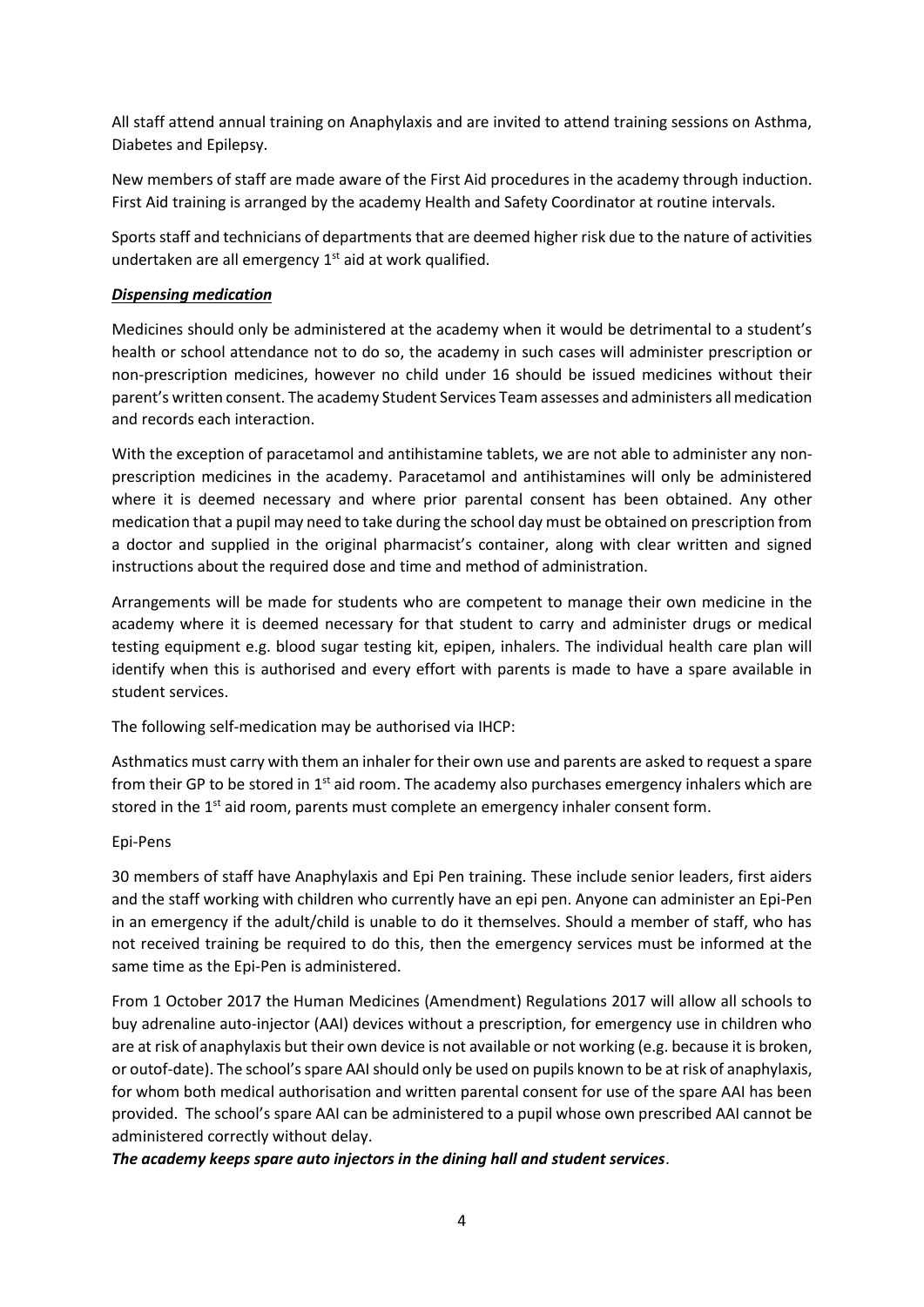Students with an allergy and have been prescribed an adrenaline autoinjector device such as an EpiPen must keep one with them at all times for their own use and parents are asked to request a spare from their GP to be stored in 1st aid room.

Diabetics should keep their own supply of glucose with them and the academy also arrange with parents for an emergency supply box for the individual student in student services which includes glucose, sweets, sugary drinks, spare equipment etc. Diabetic pupils may, if required, keep a spare supply of insulin in the refrigerator in the Student Services office.

# *Individual Health Care Plans*

Some pupils with medical needs may require an Individual Healthcare Plan, (IHCP) this enables our students at the academy with a medical conditions be properly supported so that they have full access to education, including school trips and physical education. The Attendance and Family Support coordinator works closely with the families and external agencies to identify those pupils that require an IHCP. IHCP's are reviewed at least annually or earlier if evidence is presented that a pupil's needs have changed.

An IHCP records the following:

- the medical condition, its triggers, signs, symptoms and treatments;
- the pupil's resulting needs, including medication (dose, side effects and storage) and other treatments, time, facilities, equipment, testing, access to food and drink where this is used to manage their condition, dietary requirements and environmental issues, e.g. crowded corridors, travel time between lessons;
- specific support for the pupil's educational, social and emotional needs for example, how absences will be managed, requirements for extra time to complete exams, use of rest periods or additional support in catching up with lessons, counselling sessions;
- The level of support needed (some children will be able to take responsibility for their own health needs) including in emergencies. If a child is self-managing their medication, this should be clearly stated with appropriate arrangements for monitoring;
- who will provide this support, their training needs, expectations of their role and confirmation of proficiency to provide support for the child's medical condition from a healthcare professional; and cover arrangements for when they are unavailable;
- who in the school needs to be aware of the child's condition and the support required;12
- arrangements for written permission from parents and the headteacher for medication to be administered by a member of staff, or self-administered by the pupil during school hours;
- separate arrangements or procedures required for school trips or other school activities outside of the normal school timetable that will ensure the child can participate, e.g. risk assessments;
- where confidentiality issues are raised by the parent/child, the designated individuals to be entrusted with information about the child's condition; and
- what to do in an emergency, including whom to contact, and contingency arrangements. Some children may have an emergency healthcare plan prepared by their lead clinician that could be used to inform development of their individual healthcare plan.

## *Sharing information about students with medical needs*